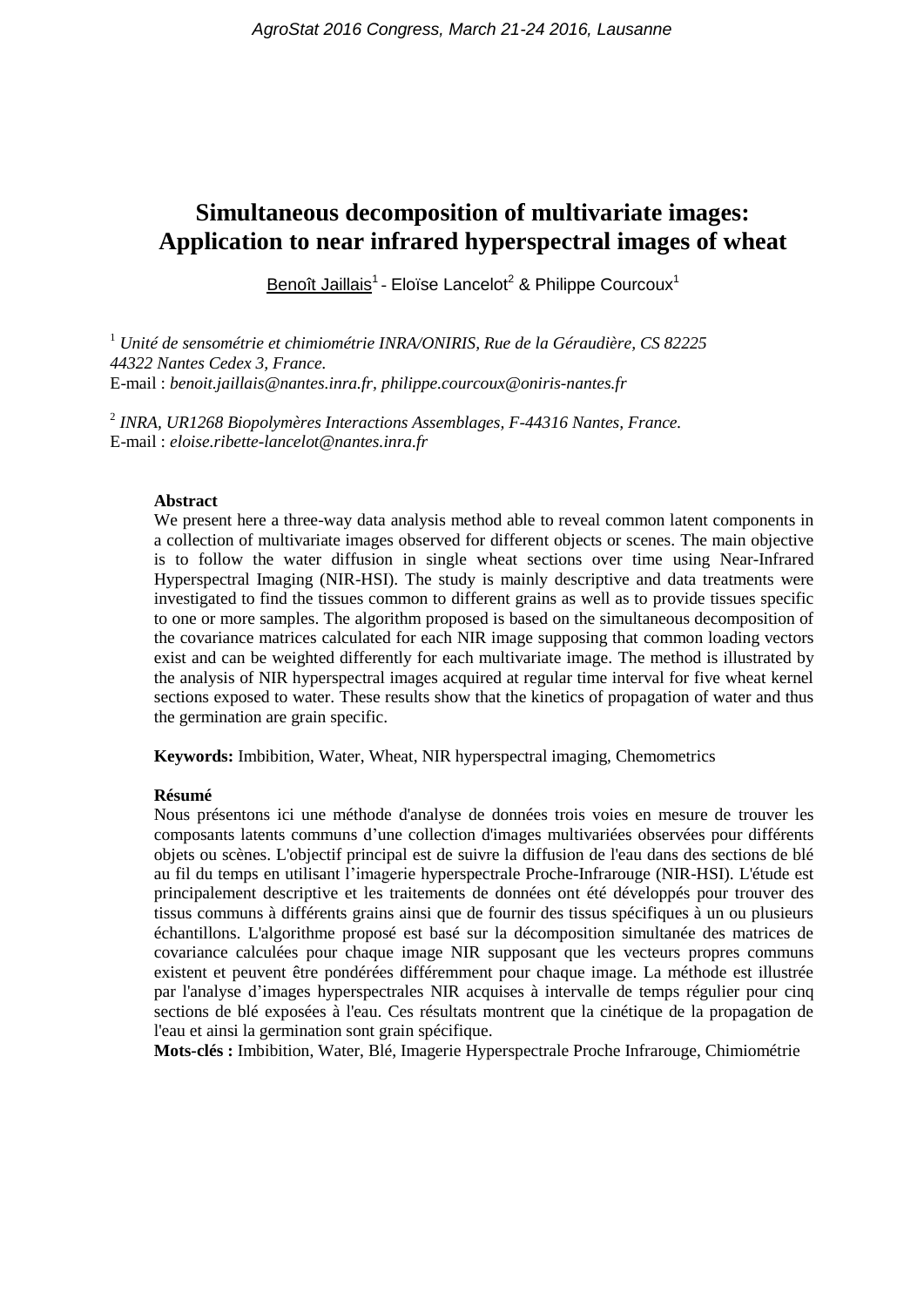## 1. Introduction

Multivariate images can be represented as cube-images constituted by two spatial dimensions and one third spectral. The extraction of information in such a structure is possible by unfolding the cube into a large matrix: each image-plane is unfolded into a column of the resulting matrix (Esbensen et al, 1989) Chemometrics such as principal components analysis (PCA) or Partial Least Squares (PLS) regression can be applied on this matrix. But a two-way data can be extended to a three-way data array, when the same variables are measured on the same samples under different circumstances, for example time or temperature. In this way, the data structure is no longer a two-way data matrix. To process data, PCA can be applied on each cube or on a very large matrix obtained by merging all the cubes. These approaches exhibit common features but would not take into account the structure inside each scene (Courcoux et al, 2002). Pixels are not homologous and we have to modify the three-mode principal component analysis (Kroonenberg, 1983). The algorithm assigns a weight to the common loading which is related to each multivariate image. The parameters (common loading vectors, weights, scores) for the three modes were estimated by simultaneously decomposing the cross product matrices of each hyperspectral image (Qannari et al, 2000).

This approach is particularly suitable for following the imbibition of single wheat sections over time by Near-Infrared hyperspectral imaging. Indeed, one of the major seed qualities is the potential of the seed to germinate. The first phase of germination, so-called "imbibition phase", consists in water absorption and is a critical step in the development of the plant. Due to some abiotic and morphologic criteria such as climate, kernel position in spikelet, the history of seeds is depending of the kernel itself. The kinetics of germination can be different between seeds and a good understanding of this phenomenon is crucial.

The most used technique for determining the imbibition rate is the ponderal method (ISTA 1985) (Wiwart et al, 2006). This technique is quantitative, simple to perform, and nondestructive; however, the way of water diffusion inside the grain cannot be observed. Due to the properties of absorption of water in the Near-Infrared range, NIR hyperspectral imaging (NIR-HSI) is particularly indicated to track diffusion of water in single wheat kernels. However, the pathway used by water to penetrate into the grains was not yet described and the imbibition process still remains misunderstood (Manley et al, 2011).

As the seeds must be generally completely immerged in water for hours to observe imbibition, we propose here a different method to provide an accurate description of water uptake and distribution in wheat grain tissues using NIR-HSI in real time.

## 2. Material and Methods

## **2.1 Sample description**

A specific Teflon holder has been produced (105X40X10 mm) with five holes of 3 mm diameter connected to a tank that can be filled with water. Five seeds (TURDA-81-77, [Triticum aestivum](https://urgi.versailles.inra.fr/siregal/common/card.do?id=4898&dbName=common&className=genres.taxonomy.TaxonImpl)  [aestivum,](https://urgi.versailles.inra.fr/siregal/common/card.do?id=4898&dbName=common&className=genres.taxonomy.TaxonImpl) number 7085 in database SIREGAL, [https://urgi.versailles.inra.fr/siregal/siregal/\)](https://urgi.versailles.inra.fr/siregal/siregal/) are transversely cut to about 80%, slightly underneath the germ and are placed in the holes, the germ below and the cut surface above as shown in Figure 1. Preliminary studies have been necessary to optimize the design of the water tank and to choose the best seed cutting height, giving a cross-section with the following tissues: radicle, coleoptile, scutellum. At the beginning of the experiment, the tank is empty, and reference NIR absorbance images of each surface are acquired individually. Then water is added into the tank (giving the zero-time) and NIR hyperspectral images of the five surfaces are then acquired at regular intervals for 33 hours, except during the night. Twenty images were collected for each seed but only the nine most interesting are presented, namely those obtained at time 0, 30min,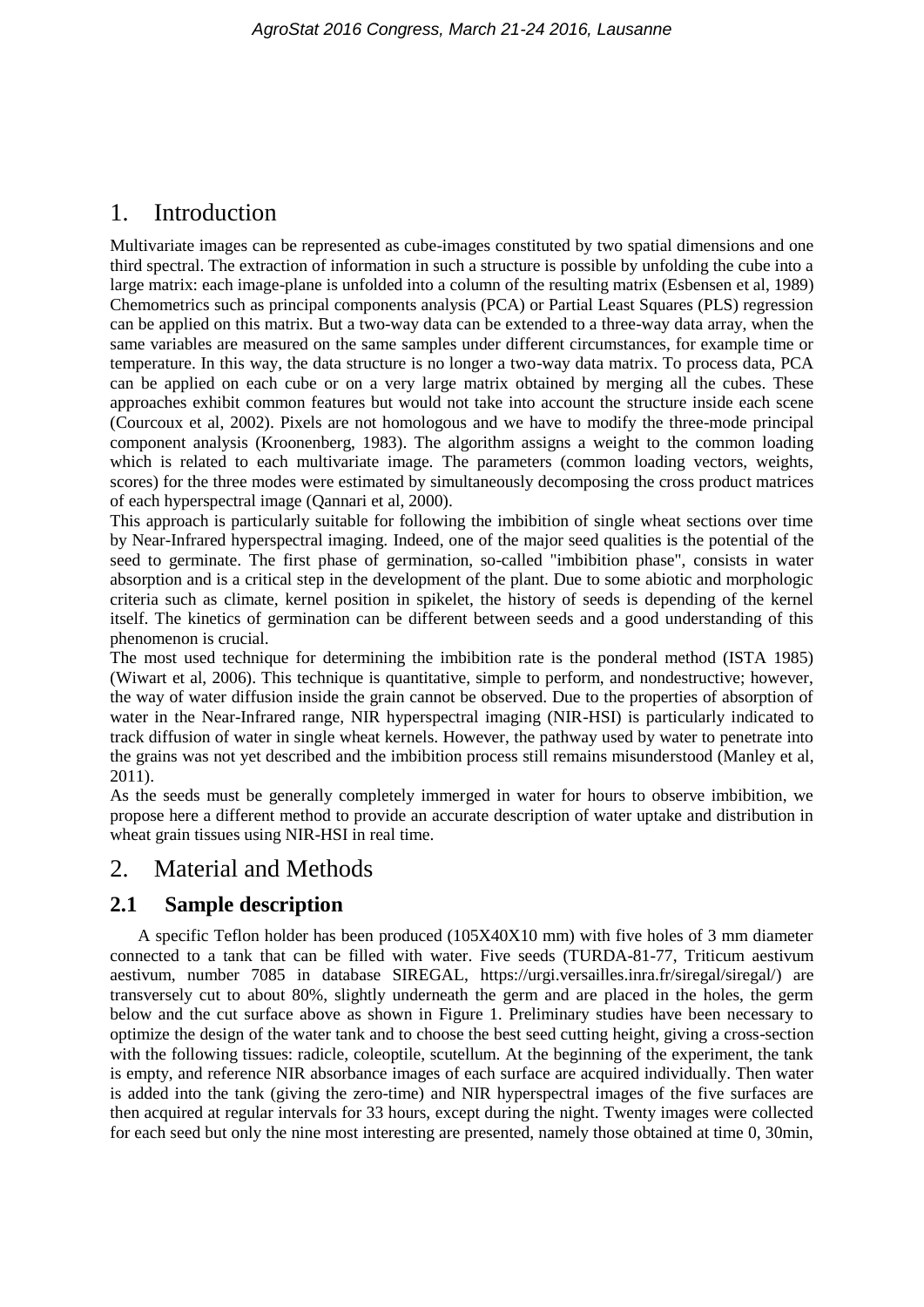1h, 5h, 9h, 24h, 28h, 33h and the reference. The lab temperature was set at 22°C nevertheless, it was necessary to add frequently some drops of water into the tank to avoid evaporation.



Figure 1: Teflon holder with five seeds cut at 50%, placed in holes linked to a water tank

### **2.2 Hyperspectral NIR imaging system**

Hyperspectral images were acquired with a pushbroom hyperspectral imaging system (BurgerMetrics, SIA, Riga, Latvia) consisting of a SWIR Xeva MCT camera (Xenics) combined with a Hyperspec SWIR imaging spectrometer (Headwall photonics) covering the spectral range of 950- 2500nm with a spectral resolution of about 7nm. All images are acquired in absorbance and the final image size for each kernel is  $231(x) \times 318(y) \times 212(\lambda)$ , the first two values representing pixel dimensions in the x and y directions (field of view of  $6 \times 8.2$ mm mm, with a spatial resolution of 26µm) and the third value accounting for the number of spectral channels.

### **2.3 Data processing**

The method is based on the assumption that common loading vectors exist that can possible be weighted differently for each multivariate image. The loading vectors and weights are estimated from the set of covariance matrices issued from the unfolded multivariate images.

For all multivariate images  $X_i$ , the common loadings **P** and the specific weights  $\lambda_i$  are computed iteratively. Scores are then obtained by multiplying the unfolded image matrix **X<sup>i</sup>** by **P** matrix. These scores can be refolded in the initial dimension of images and displayed with false colors related to the intensity of pixels on the scores component: blue for low and red for high.

## 3. Results and discussion

The positive part of the first loading (not shown) is made with wavelengths of starch and we can see in the PC1 scores-images (Figure 2, left part) that some parts of seed, in red, stay dry during the imbibition (high signal of starch). The positive part of the second loading (not shown) is constituted by wavelengths specific of water, and the scores-images mainly exhibit the water in yellow and red (Figure 2, right part).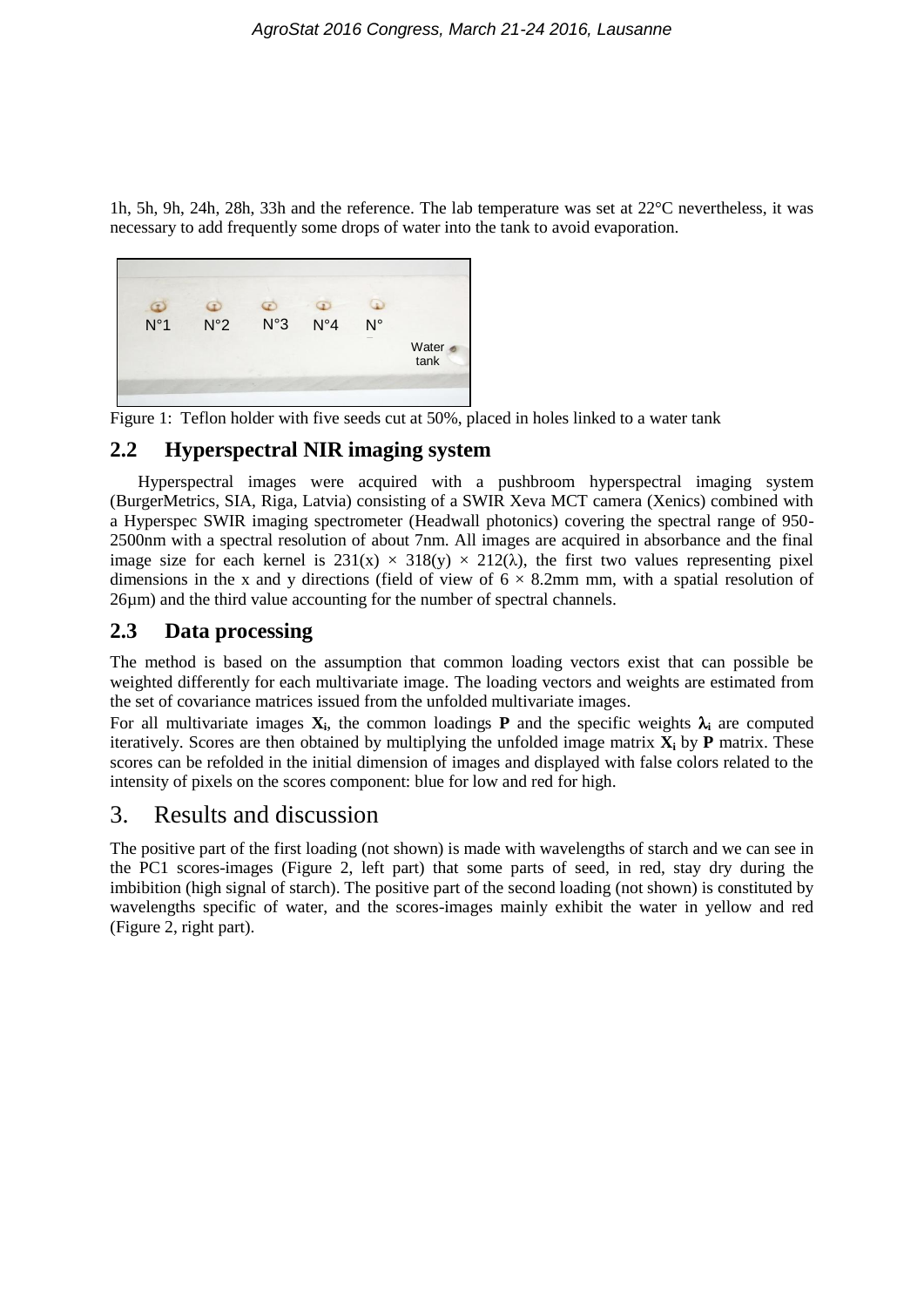

Figure 2: Simultaneous decomposition for the seed N°2: PC1 scores-images (left) and PC2 scoresimages (right).

Weights were plotted on a factorial plot and those associated to images of seeds 1 and 2 exhibit the relative abundance of the common structure in the original images, i.e. the water.



# 4. Conclusion

A new approach has been developed to provide a detailed mapping of absorption and distribution of water in the tissues of the wheat grain using Near-infrared hyperspectral imaging and chemometrics. Unsupervised chemometrics used, e.g. simultaneous decomposition, are useful to obtain intensity images in false colors that bring out the spatial organization of the different components of the grains. Moreover, the results obtained by simultaneous decomposition show that the kinetics of propagation of water is grain specific. Beginning of imbibition process is sometimes extremely rapid (few minutes) but can also take hours. It depends on the dormancy release.